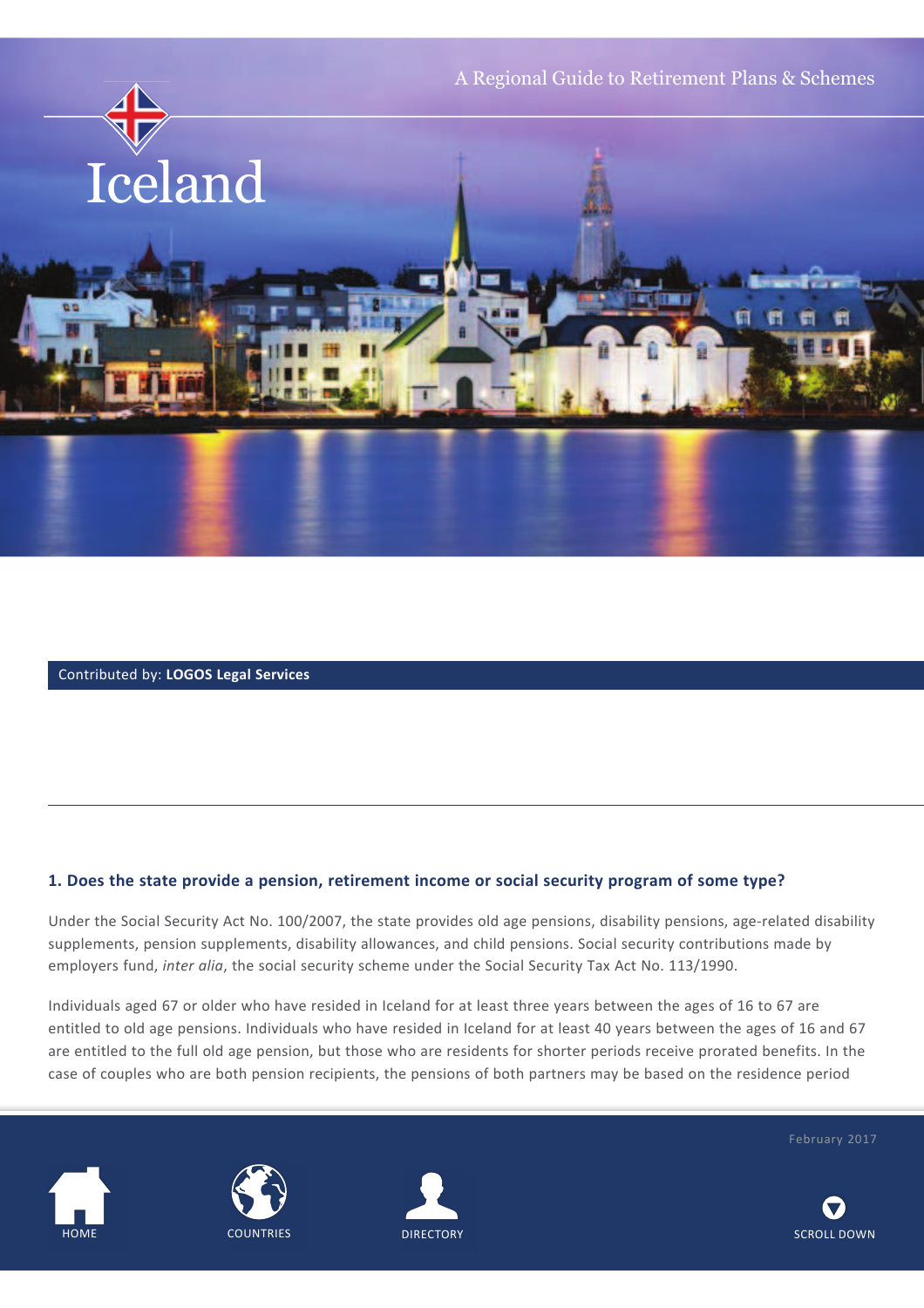

# Iceland

of the partner with the longer entitlement period. Residence, for the purposes of old age pension entitlement, refers to legal domicile under the Legal Domicile Act.

# **2. Are employers required to maintain retirement plans/schemes, and what types of retirement plans/ schemes are employers permitted or required to maintain?**

Employers are not required to set up or run retirement plans. They are, however, required to contribute to the Icelandic pension system, which operates on three levels.

First, under the Social Security Tax Act No. 113/1990, employers and self-employed individuals are required to pay a tax on all forms of wages, salaries, and emoluments from any kind of activity. The tax is composed of two parts: the general social security fee and the employment insurance fee. The rate for the general social security fee is 5.40%, although it was temporarily raised to 6.04% for the 2015 and 2016 tax years (income years 2014 and 2015).

Second, under the Pension Act No. 129/1997 (the "**Pension Act**"), all employees and self-employed individuals are obliged to participate in an occupational pension fund between the ages of 16 to 70. Minimum contributions are 12% of the contribution base, which is all wages and remuneration for any type of work, task, or service. In the private sector, the division of contributions between the employee and the employer may be determined by collective labor agreements. Usually, the employee's contribution amounts to 4% of total wages, and the employer's contribution amounts to the other 8%. In the public sector, banking sector, and others, the employer's contribution is higher.

Third, tax incentives are in place for employees who make voluntary private pension savings. The maximum taxdeductible contribution by employees is currently 4%. There is no statutorily prescribed minimum employer contribution level, but employers have agreed in collective labor agreements between the trade unions and the employer federations to contribute 2% to employees' voluntary pension savings provided that the employee's contribution is at least 2%. The total contribution can therefore often amount to 6%.

# **3. What are the principal statutes governing retirement plans/schemes that cover a broad cross-section of the workforce and what are the material requirements applicable to such plans/schemes?**

As set out in question 2, the Pension Act requires all employees and self-employed individuals between the ages of 16 and 70 to participate in an occupational pension fund. Employees in the public sector contribute to the Pension Fund for State Employees, governed by the Pension Fund for State Employees Act No. 1/1997, and contribute 4% of their income to the Fund which is matched by at least an 8% contribution from the employer. Similar divisions of the 12% minimum occupational pension fund contribution required by the Pension Act are found in most collective labor agreements and employment contracts for employees in the private sector.







February 2017

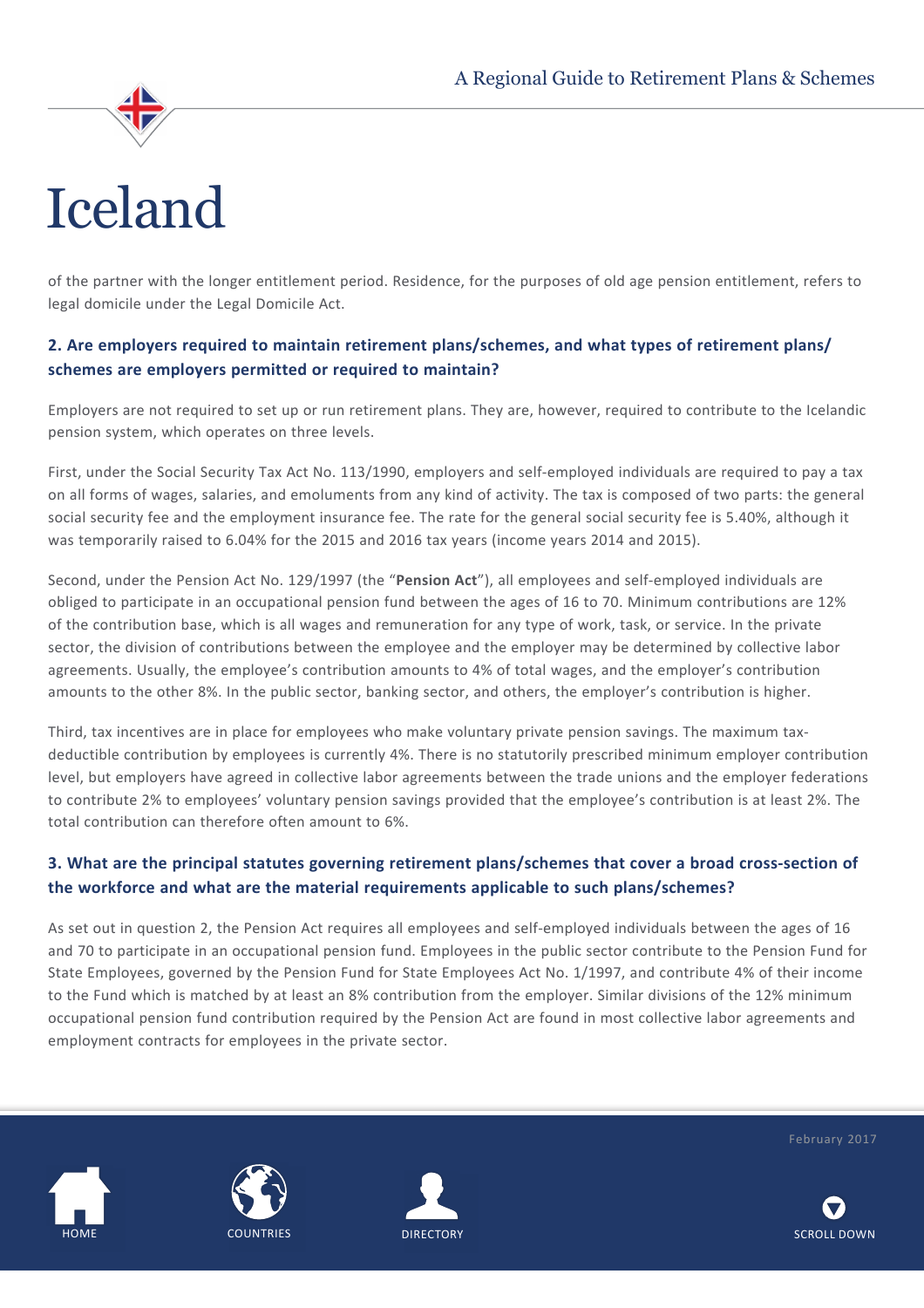

### **4. What are the key features of the tax framework that applies to retirement plans/schemes?**

For the employee, pension contributions of up to 8% of wages are tax-deductible as follows:

- contributions of up to 4% to occupational pension funds; and
- contributions of up to 4% to voluntary private pension funds.

Upon retirement, all pension payments (whether paid by the state or from occupational or voluntary pension funds) are fully subject to income tax, which is withheld when the pension is paid out.

For the employer, contributions to occupational and voluntary private pension funds are tax-deductible.

#### **5. If an employer adopts a retirement plan/scheme, are employer contributions required?**

Yes. As set out in question 2, under the Pension Act an 8% employer contribution is usually required for occupational pension funds, while under collective labor agreements between the trade unions and the employer federations a 2% employer contribution to voluntary private pension funds is required, provided in the latter case that the employee also contributes at least that amount. As employer contributions to voluntary private pension funds are decided by collective labor agreements, the trade unions and the employer federations could in theory agree to reduce or terminate the minimum employer contribution rate; this is, however, very unlikely to occur in practice.

# **6. What are the material rules governing retirement plan/scheme investments, and what liabilities attach for failure to satisfy those requirements?**

Employers' roles in retirement schemes are limited to making contributions; employers do not manage plan investments.

Operating a pension fund requires a license, and the investment of pension funds is strictly regulated under Chapter VII of the Pension Act. The Financial Supervisory Authority (the "**Authority**") oversees the operations of pension funds, and pension funds are legally required to prepare and submit investment policy reports to the Authority. Of note, foreign investment by pension funds is limited by the Foreign Exchange Act No. 87/1992, although permission may be (and has been) granted by the Central Bank of Iceland.

Violation of the Pension Act may result in fines or imprisonment for up to one year. In the event of violations by legal entities, the same penalties may be imposed on their management and, in addition, the legal entities themselves may be fined.







February 2017

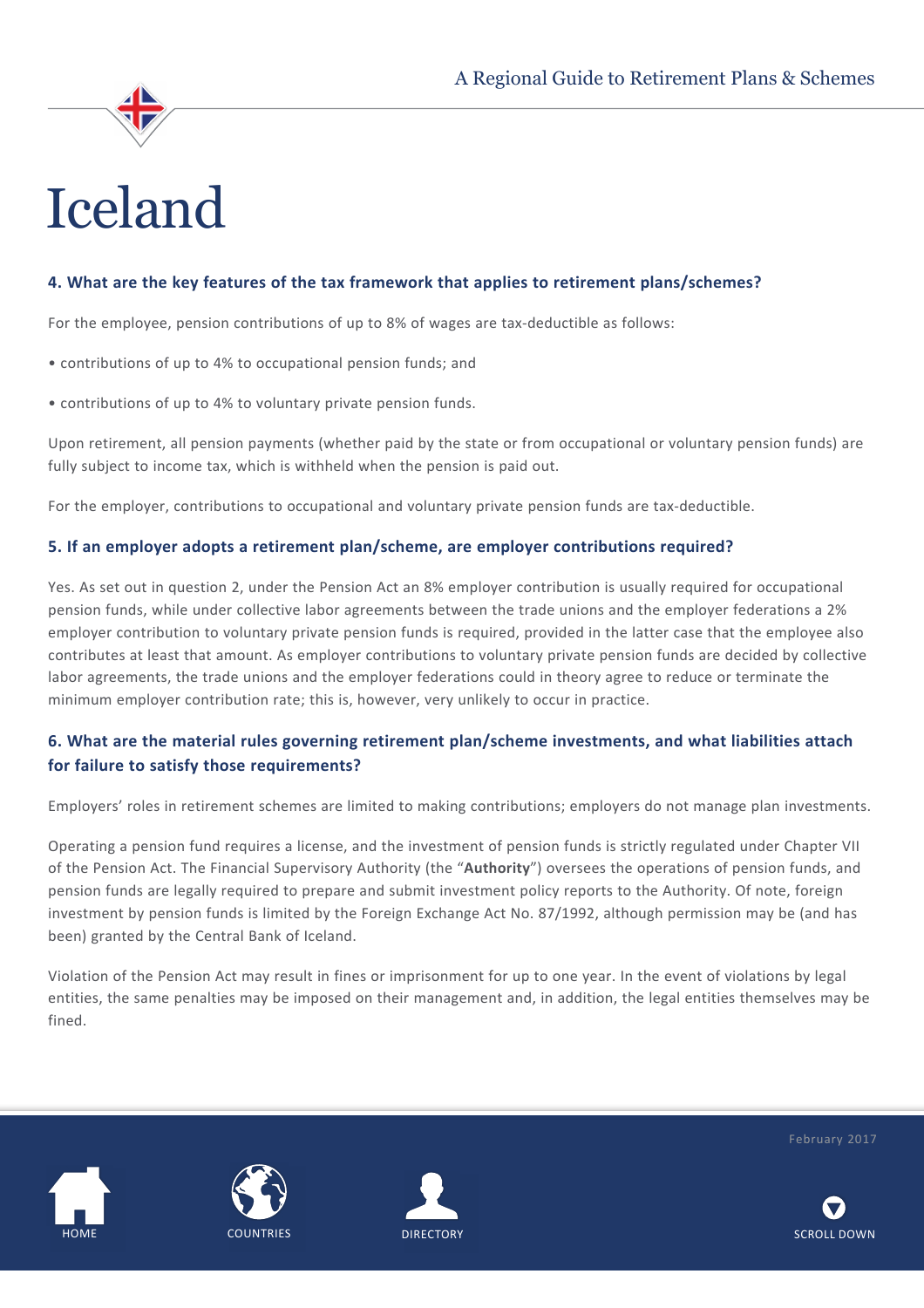# Iceland

### **7. What reporting, disclosure and employee consultation rules apply and how are they enforced?**

The occupational pension fund to which the employee is obliged to, or intends to, pay into should be specified in the employment contract. Other specific reporting, disclosure, and consultation rules do not apply to the employer but rather to the pension funds, which operate under the supervision of the Authority.

The Authority has access to all data and information on the pension funds that it considers necessary for supervision. The Authority can order the board of directors of a pension fund to obtain an actuarial assessment of the fund's financial situation based on assumptions other than those used in the fund's regular actuarial assessments if the Authority is of the opinion that the fund's financial situation provides cause for this. The Authority may provide a pension fund with a suitable period to correct funding problems under the Pension Act, except in the case of serious violations. The Authority may also exercise its powers under the Act on Public Supervision of Financial Activities, such as imposing daily and administrative fines, and engaging in the search and seizure of data to gather information and carry out supervision as provided for under the Pension Act.

### **8. What restrictions apply if the employer wishes to alter the terms of a retirement plan/scheme?**

Employer pension contributions through social security taxes and employer contributions to occupational pension funds are required by statute, and contributions to voluntary private pension funds are required by collective labor agreements and cannot be unilaterally altered by the employer (see question 5 above on the ability of the trade unions and the employer federations to alter the collective labor agreements). Alterations to individual contribution arrangements are governed by contract law and generally cannot be unilaterally altered by the employer either.

# **9. Under what circumstances may an employer withdraw from or terminate a plan/scheme, and what liabilities may arise in connection with such withdrawal or plan/scheme termination?**

Employer contributions to the state pension system and occupational pension funds are required by statute and cannot be withdrawn or terminated by the employer. Employer contributions to voluntary private pension funds are required under collective labor agreements and cannot be withdrawn or terminated by the employer (see question 5 above on the ability of the trade unions and the employer federation to alter the collective labor agreements).

### **10. Can employees take their pension/retirement benefit entitlement with them if they change jobs?**

Occupational pension fund contributions are non-transferable. Upon changing jobs, an employee can generally continue to pay into the same occupational pension fund unless a specific occupational pension fund is required by the collective labor agreement or employment contract for the new job.







February 2017